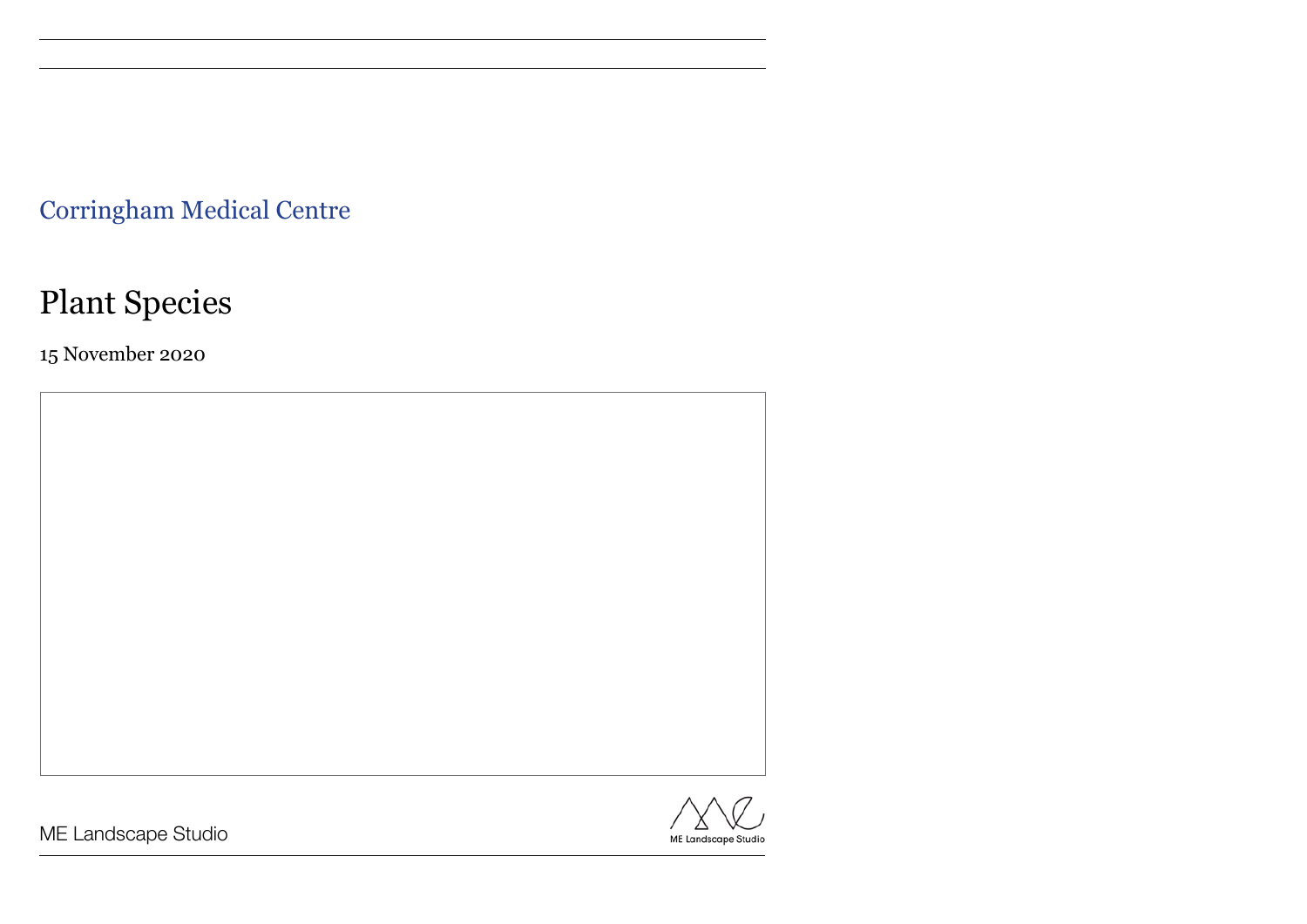Evonyments **GRASSED AREA** Arg Wenck Tear grass seed miss Sonny role Tel:01522 868714 experte geninal  $EMOV4O$ gretars Plantma tan sie CORRINGHAM MEDICAL CENTRE

## Sketch Planting Plan

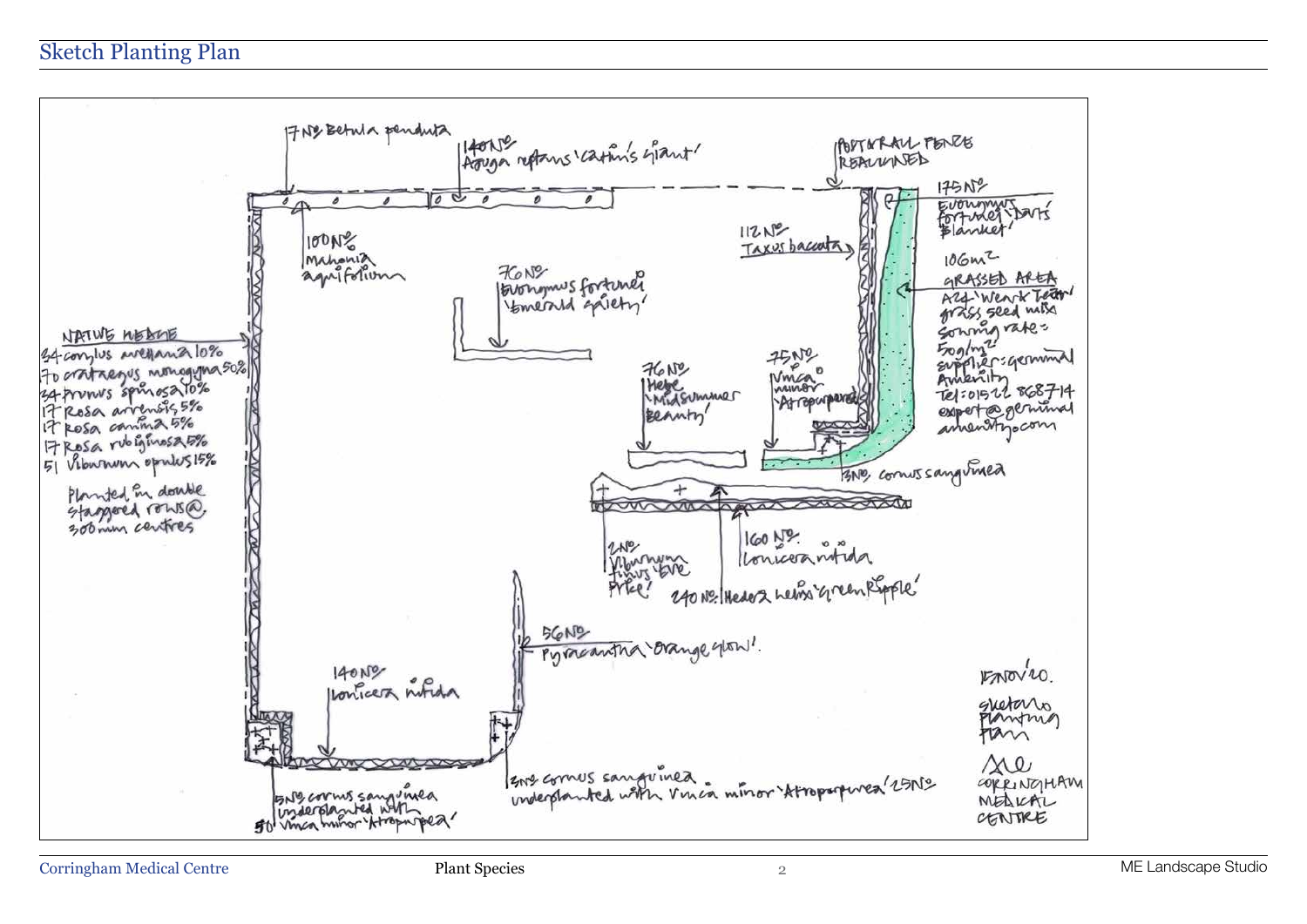Corringham Medical Centre Plant Species 3 ME Landscape Studio

# Tree Species / Shrubs

#### **Trees**



Silver Birch - *Betula pendula*



*Cornus sanguinea*



#### Shrubs

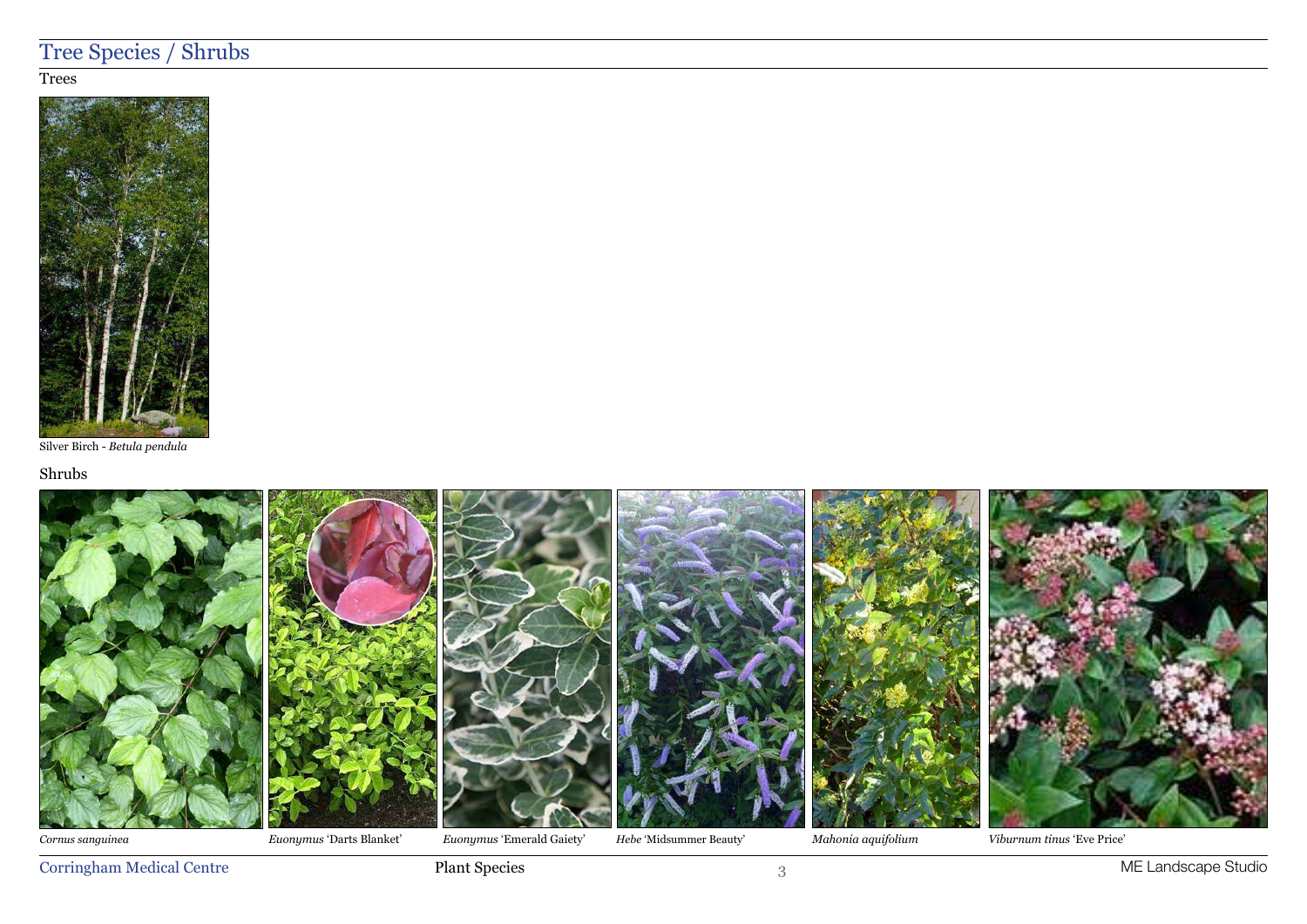

# Hedges / Groundcovers

Ivy - *Hedera helix '*Green Ripple'

### Hedges





*Pyracantha* 'Orange Glow'



*Lonicera nitida*

*Taxus baccata*

#### Groundcovers





*Ajuga reptans* 'Caitlins Giant' *Vinca minor* 'Atropurpurea'

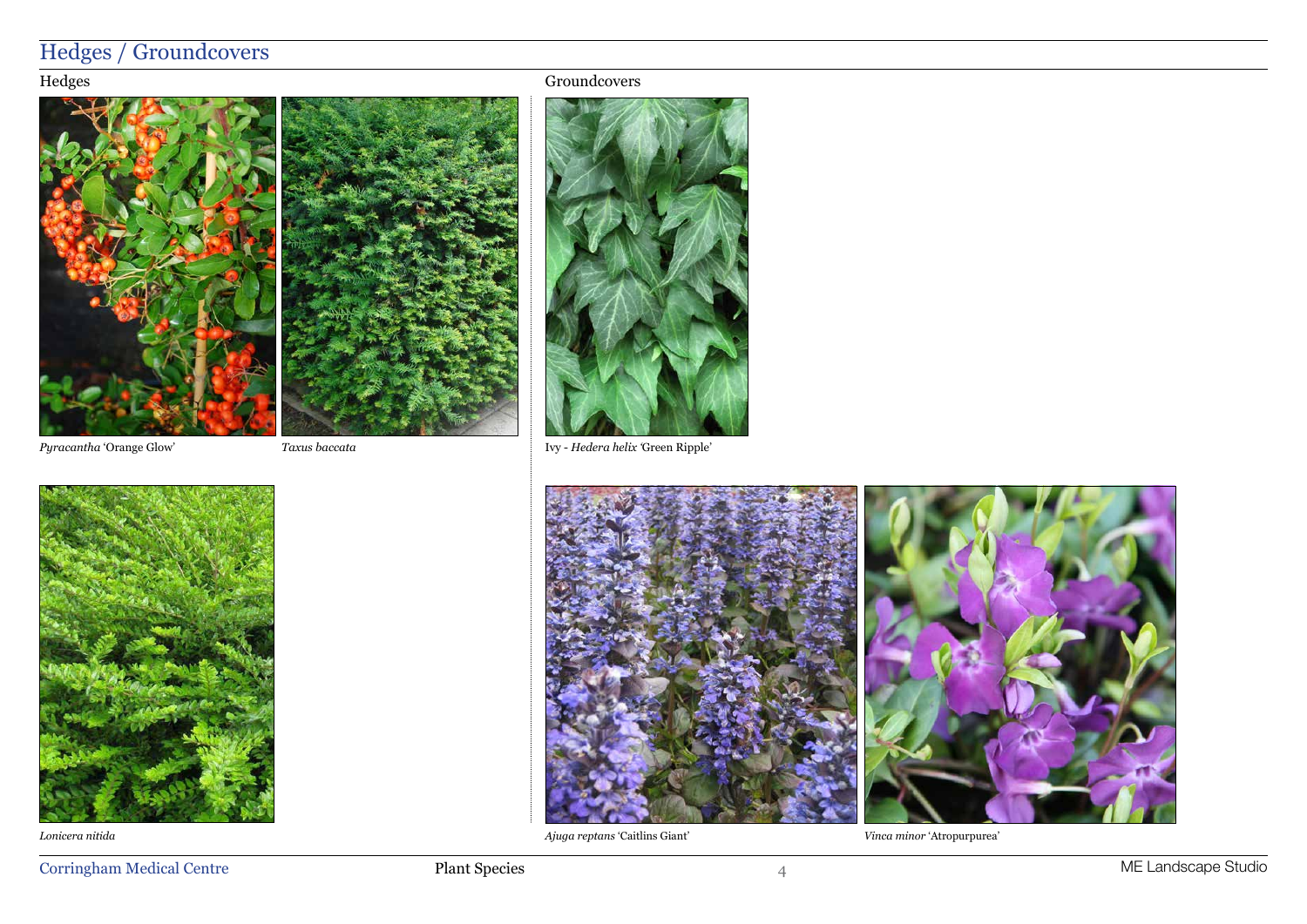## Native hedge

Use of a range of suitable native shrub species where appropriate, to increase the nature conservation value of the site and to reinforce the western boundary.



Blackthorn - Prunus spinosa Hazel - Corylus avellana Hawthorn - Crataegus monogyna Dog Rose - Rosa canina Sweet Briar - Rosa rubiginosa Field Rose - Rosa arvensis Guelder Rose - Viburnum opulus

Corringham Medical Centre **Plant Species** Plant Species 5 and 5 metals of the Landscape Studio

The western boundary to have a 'Tapestry' hedge of native shrub species, complementing the native species found in the wider area. These include:

> Hazel - *Corylus avellana* Hawthorn - *Crataegus monogyna*  Blackthorn - *Prunus spinosa* Field Rose - *Rosa arvensis* Dog Rose - *Rosa canina* Sweet Briar - *Rosa rubiginosa* Guelder Rose - *Viburnum opulus*.